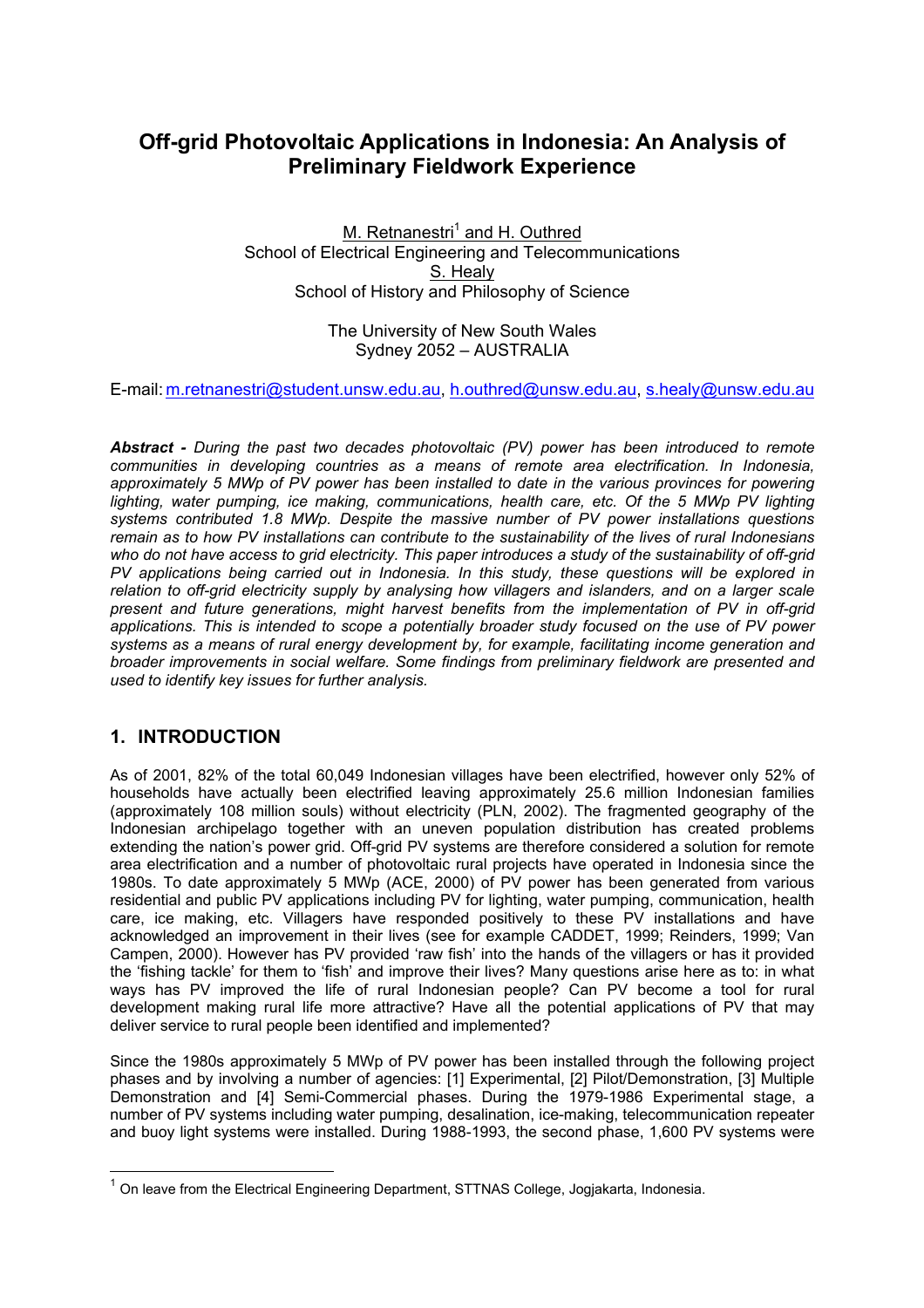installed in Sukatani and Lebak, West Java as pilot projects. Proceeding further to the multiple demonstration stage, the Banpres (Presidential Aid) project was launched in 1990 with the goal to install 3,140 PV systems in 13 Indonesian provinces to be completed in 1991. The Dissemination Phase commenced in 1992 whereby approximately 30,000 PV systems (such as vaccine refrigerators, rural telephones, solar boat systems and street lightings) had been installed by various agencies throughout Indonesia by 1997. In 1997 the Government of Indonesia (GOI) launched the "50 MWp One Million Roof Programme" whereby AusAID (with 36,400 PV units), the Bavarian government (BIG-SOL<sup>2</sup>) and the World Bank/GEF have all committed to participate. In addition, a revolving fund has been generated from the Banpres and AusAID projects making it possible to install a further 2,100 units in Kolaka, North Molucca and Natuna islands. (Source: BPPT, 1999; DGEEU, 2003; Djamin, 1997; MOC&JICA, 2002).

Despite the massive number of PV installations and the considerable support and initiatives provided by the government, to date the PV market remains small compared to its technical potential, which is projected at 900 MWp (IEA, 1999). Lack of access to finance, inadequate after sales service and inadequate institutional infrastructure are common barriers for PV market acceptance in developing countries (Cabraal et al, 1996). PV is also still alien to the local socio-economic culture in rural communities. In some cases in Indonesia, where the arrival of grid electricity has made the PV systems redundant, PV modules have been sold in a second hand market. The presence of a second hand market demonstrates growing willingness to pay in rural communities and raises interesting questions as to whether local innovation in the use of PV is occurring. Without proper controls, of course, the presence of a second hand market might also encourage theft.

# **2. PROJECT DESCRIPTION AND METHODOLOGY**

The research project discussed in this paper is a combination of social and engineering research that is intended primarily to examine the sustainability of PV systems as a means of rural electrification. The primary objective of the project is to study how PV can contribute to the sustainability of the lives of rural Indonesians who do not have access to grid electricity, by considering social, economic, institutional, technical and environmental dimensions. These dimensions will be explored in relation to off-grid electricity supply by analysing how villagers and islanders, and on a larger scale present and future generations, might harvest benefits from the implementation of PV in off-grid applications. This is intended to scope a potentially broader study focused on the use of PV as a means of rural energy development by, for example, facilitating income home generation and broader improvements in social welfare. An earlier paper (Retnanestri et al, 2003) describes the current institutional framework for offgrid applications of PV in Indonesia. This paper summarises that material and then discusses the outcomes of preliminary fieldwork undertaken in late 2002 and early 2003.

The methodology of the project will include literature research, field research in villages where PV systems have been installed, and interviews with key stakeholders. The field research is intended to investigate villager expectation and degree of satisfaction, PV system performance, experience with the care and maintenance of PV systems, experience with failure and replacement of PV systems, and monitoring protocols. The interviews will be used to identify the costs, benefits, and values associated with the PV system as well as a potential alternative PV design for income-generating activities in rural areas.

As part of the research project work plan, preliminary fieldwork was undertaken during the period of December 2002 – March 2003. This field work included visits to governmental institutions, donor agencies, PV industries, universities, NGOs and PV sites in West Java and Lampung province (in the Sumatra island), which are active in the PV implementation in Indonesia. The intent of the visits was to learn from their experiences and to identify key issues to be explored in the survey phase as well as to select villages to be surveyed. In the following sections, sustainability issues in off-grid PV applications in Indonesia will be discussed by presenting and analysing some relevant findings from the preliminary fieldwork.

 2 The Bavarian-Indonesian Joint Solar Project.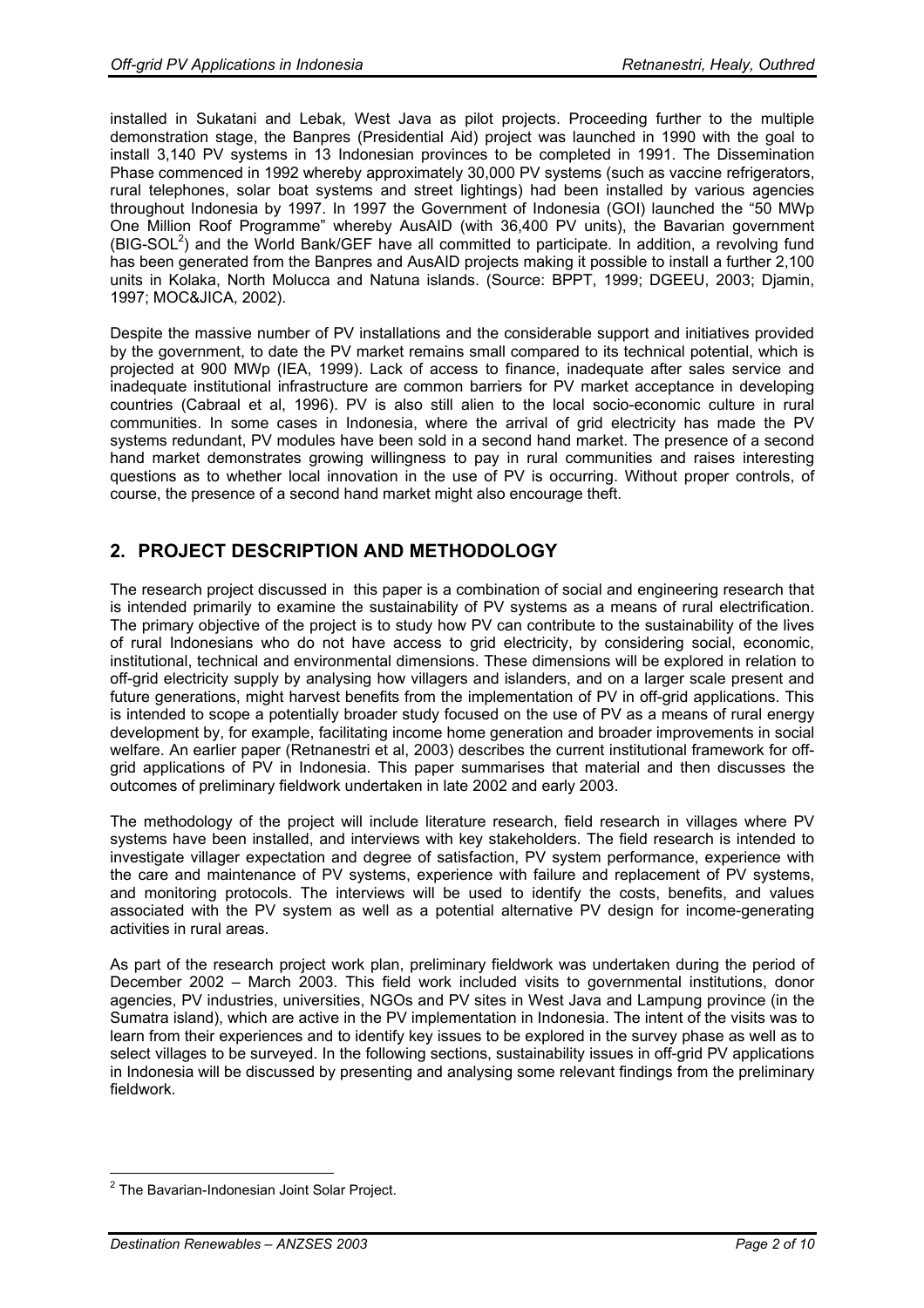# **3. SUSTAINABILITY ISSUES IN THE OFF-GRID PV APPLICATIONS IN INDONESIA**

### **3.1. Socio-Economic Dimension**

Villagers have responded positively to the introduction of PV systems. Findings from the preliminary fieldwork suggest that:

- PV systems have been used for economic activities, which is a measure of the acceptance of PV into rural life;
- PV systems have been kept as back up power after grid connection, which is a measure of user satisfaction with PV reliability;
- PV users are willing to invest in bigger capacity systems, which is a measure of user's enthusiasm;
- Some revolving funds have been generated from past government projects, which is a measure of financial sustainability.

In some cases however, where the arrival of grid electricity has made the PV systems redundant, PV modules have been sold in a second hand market. As previously discussed, this raises interesting questions as to whether local innovation in the use of PV is occurring.

The author intends to study the acceptance and perception of PV and the social and economic development to which it has contributed. Despite the massive number of the PV systems installed in the various areas of Indonesia, many questions still remain regarding socio-economic development for instance lifestyles, education, economic activities and social activities at night, which add value and create benefits making village life more attractive and potentially reducing migration to urban settlements. The socio-economic sustainability of PV installations can be assessed from answers to the following questions:

- Is the direction of the PV investment economically sustainable?
- As part of rural development as a whole, does PV contribute to improving the economic performance of rural communities?
- Has PV helped in alleviating poverty by creating job and income opportunities?

Out of 207 million Indonesians in 1998, 63% lived in rural areas (PRC, 1999). These rural inhabitants are generally farmers, artisans, craftsmen, fishermen or small-scale traders. Many occupation-related questions arise here such as: Has PV helped households to generate income from their business activities? What PV designs are best suited to facilitate the local economy (eg. agricultural and offfarm productive activities)?

#### **Some findings from the preliminary fieldwork**

**1. Financing Scheme:** For the purposes of financing, it has proved useful in Indonesia to classify potential users into three segments in accordance with their economic standing: [1] Under developed, [2] More developed and [3] Developed economic standing (Dasuki & Prasodjo, 1995; Djamin, 1997). This segmentation is used to define the level of financial assistance required and hence the payment scenario. Demonstration schemes are appropriate for the first two user segments (eg Banpres, AusAID and BIG-SOL projects whereby the end-users pay instalments for up to a ten year period) while semi-commercial schemes are more appropriate for the third segment (eg the World Bank/GEF project whereby customers pay larger down payments with a shorter period of instalment payments of up to 3 years). In demonstration schemes, villagers purchase PV systems through a revolving fund scheme that is supported by either government or donor assistance and is administered by the village cooperatives unit namely *Koperasi Unit Desa* (KUD). In semi-commercial schemes, the end users purchase the PV system directly from the PV dealer to whom the World Bank/GEF provides a subsidy of US\$ 2/Wp. It is important to asses the financial sustainability in each case: Is the financing scheme economically sustainable taking into account its possible influence on future PV market development particularly as some people already consider PV projects to be a gift from the government (PSG, 2002)? Have the semicommercial schemes achieved self-funding status? Or is further assistance required? It should be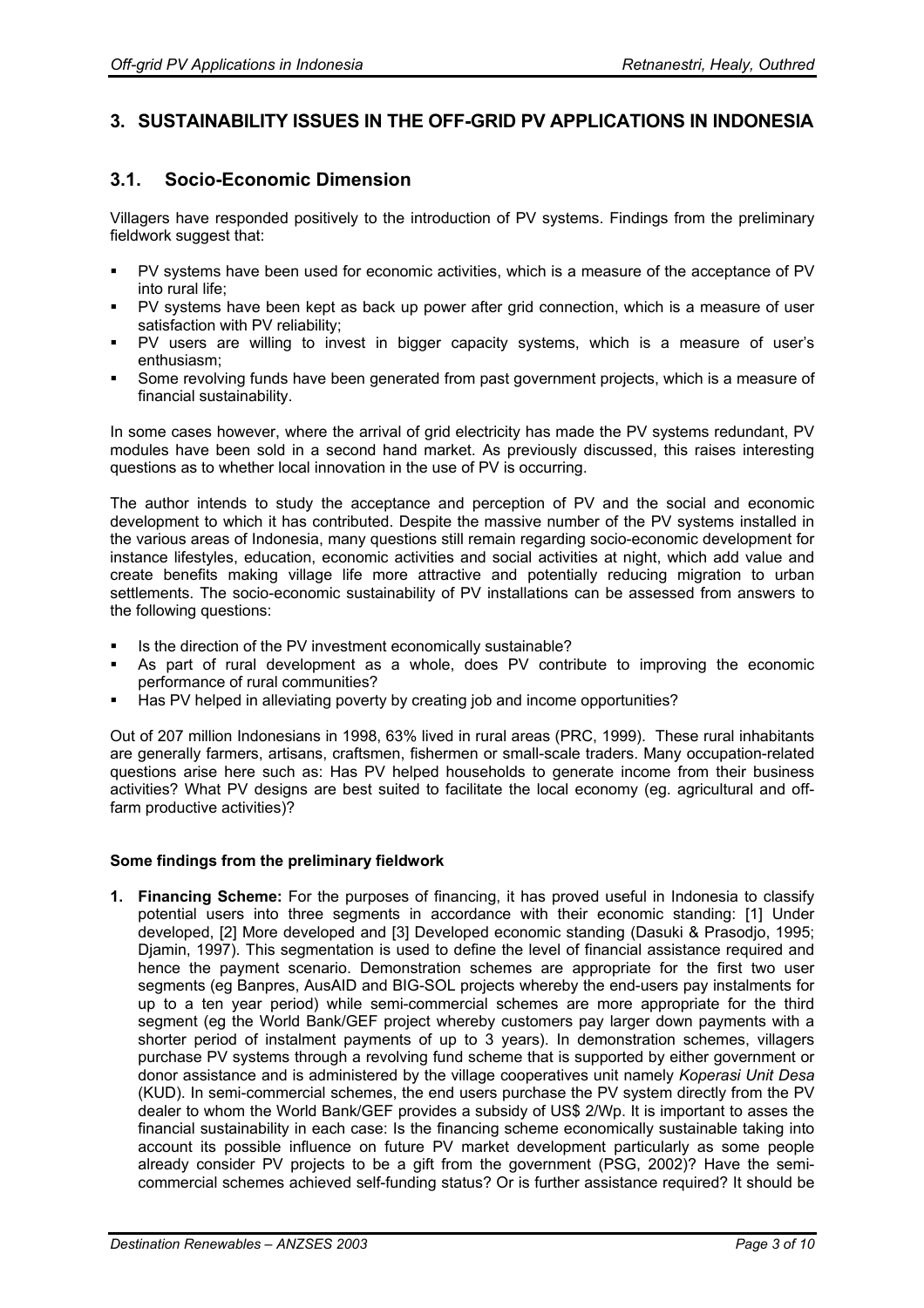noted that PV reaches the consumers through a chain of agents and distance involving significant operational cost for site surveys, installation and transportation fees and training for operators and consumers. In the demonstration projects, these costs are paid by the government (Djamin, 1997).

- **2. The current status of Sukatani, the pilot PV village** In 1988, 102 PV lighting systems were installed in the village of Sukatani, West Java as a pilot PV village programme (CADDET, 2000). The project at Sukatani was well monitored and periodic site audits of the technical and social aspects were conducted (Reinders, 1999). Studies of Sukatani including its financial management were well documented and the users have expressed a positive response towards the systems. Some fifteen years after its inception, and even when grid electricity arrived at Sukatani in 2001, the users have kept their PV systems for back up power when the grid fails. When comparing Sukatani, a model PV village, with others, a question arises as to how similar the outcomes will be elsewhere in Indonesia particularly in regard to project management, monitoring and the impact that PV has had on the local community.
- **3. PV lighting systems for economic activities**: PV applications directed at supporting economic generating activities have been installed such as BIG-SOL solar boat lighting and the *Tamyangsang* (egg incubator and indoor/outdoor lighting for chicken barns) projects in East Java, and PV systems for fish floating nets lighting in West Java. In the village of Jangari, West Java, PV systems have been installed at the fish floating nets on the Cirata dam. There are a large number of fish floating nets on the lake that are owned by local and remote entrepreneurs. It is practically impossible for the grid to reach these nets. Battery and diesel engines have been used to fulfil the electricity needs which unfortunately polluted the lake environment. Since 2000, the net owners have purchased PV systems under a semi-commercial scheme and there are now hundreds of PV modules on the roofs of huts to support these economic activities.



**Figure 1a. (left) PV installations in Sukatani village, West Java, fifteen years after its inception. 1b. (right) PV systems installed on a hut roof of a fish floating net at Cirata dam, in the Jangari village, West Java.** 

- **4. PV for back up power** As in Sukatani, PV systems are used in the village of Badak, Central Lampung, in the Sumatra island, as back up power when the grid fails. Grid electricity powered by diesel fuel generators is now available in the remote village of Badak however a number of households installed PV modules on their roofs as back up power as the diesel power fails frequently and also to save on expenditure on grid subscription.
- **5. Domestic PV industry PV Distributors:** Since the inception of PV in Indonesia many PV distributors have been actively involved in the industry primarily through governmental projects. They have responded to customer demands and market activity by setting up outlets at local regions and then inviting local entrepreneurs to join in their marketing networks and even fill small quantity orders. The payments have sometimes been very flexible particularly for customers with irregular or seasonal income. Figure 2a shows an example of a sales structure where PV systems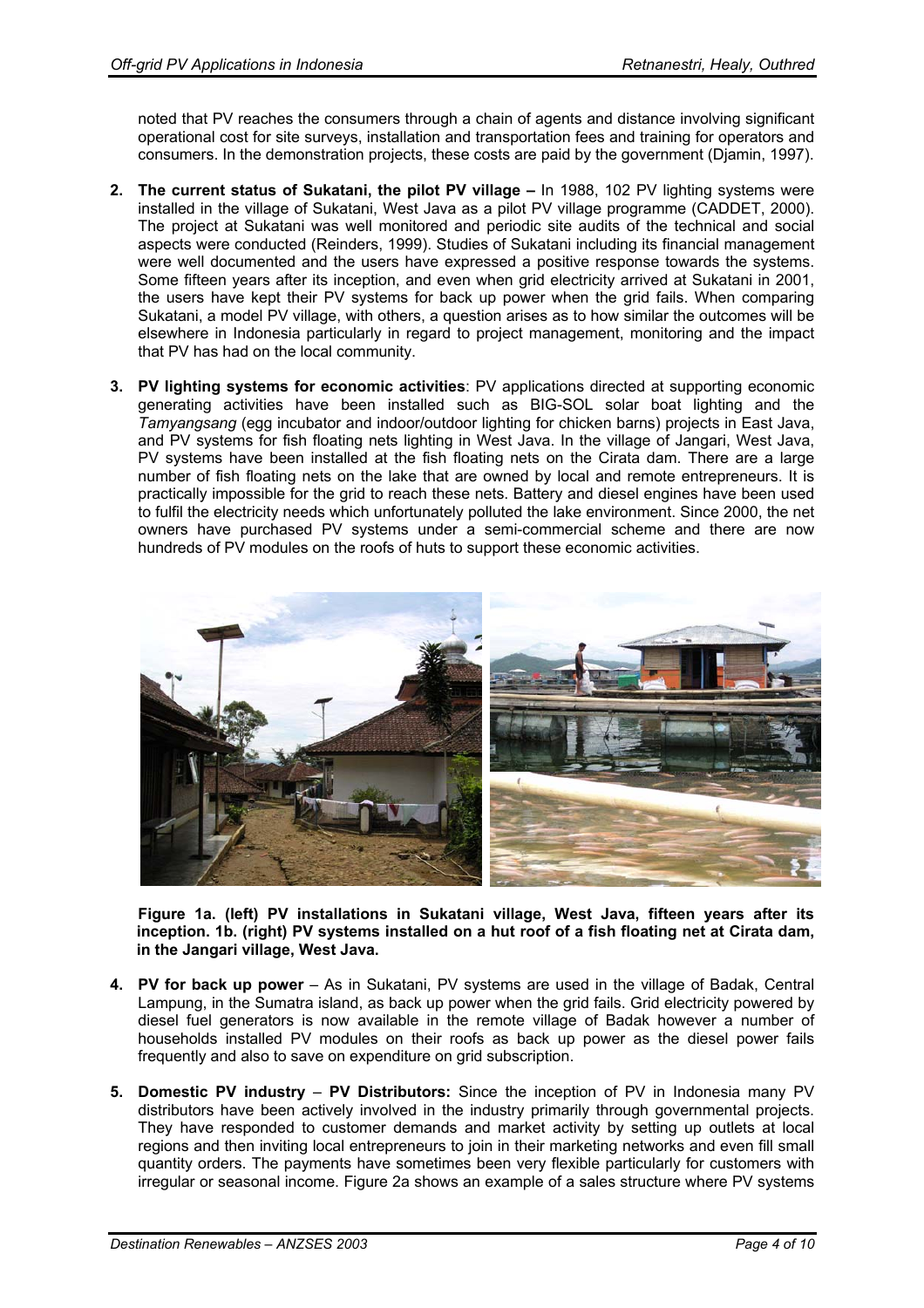are delivered from the distributor to the end-users through a chain of Area Sales, Outlet, Senior Canvasser, and Canvasser at the local level. At the Cirata dam in the village of Jangari, outlets of two different PV distributors in the vicinity provided customers with immediate after sales service. In contrast the nearest PV outlet in Lampung was located at a great distance from the end users resulting in high operational costs for installation and after sales service.

**BOS Manufacturers:** Apart from the solar module all PV equipment such as module supports, cables, charge controllers, lamps and luminaries are produced domestically. Many PV distributors also assemble imported PV modules and manufacture the balance of system (BOS) components. A major manufacturer in Jakarta has exported its BOS products to many developing nations such as Sri Lanka, Nepal, India and Bangladesh. While their existence has demonstrated an active local industry involvement, it has yet to be proved that these activities directly alleviate poverty.



**Figure 2a (left). A typical sales structure; 2b (right). A PV outlet in the village of Jangari displaying a set of PV lighting systems.** 

**6. PV second hand market** – There are local entrepreneurs which are active in selling used PV systems in Lampung. The entrepreneurs collected used PV modules from the relocated government projects in Sulawesi, Java and other islands when the arrival of grid electricity made the PV systems redundant. A used PV module is valued between IDR 500,000 to 1,000.000 (AUD 100-200). After being repaired and provided with new lamps and battery, a complete PV system will be valued at approximately IDR 2,500,000 (AUD 500). With the advent of the second hand market, questions arise as to the value of PV system and the implications of the presence of the market itself such as: why are owners selling their PV systems, (as the reasons could include technical or financial difficulties) and why are others willing to buy second hand systems when the quality and warranty may be in question. The existence of the second hand market raises other questions worthy of further investigation such as theft, reparability, spare component availability and the labour required for repair.

For PV to be socially and economically sustainable, it is imperative that PV is incorporated into the local socio-economic culture of the remote Indonesian societies. The widespread diffusion of the motorcycle is an example whereby a new technology can be widely accepted when it produces needed local jobs and strengthens the local economy. A motorcycle unit is far more expensive than a PV unit. It is proven that motorcycles have created economic opportunities such as the *ojek* (motorcycle) taxi, and the creation of many business derivatives such as spare parts and service workshops, fuel retail outlets and tire repairs. Similarly it is imperative for PV to be a productive investment for remote societies that they can find important for their economies rather than just a product merely for amenities.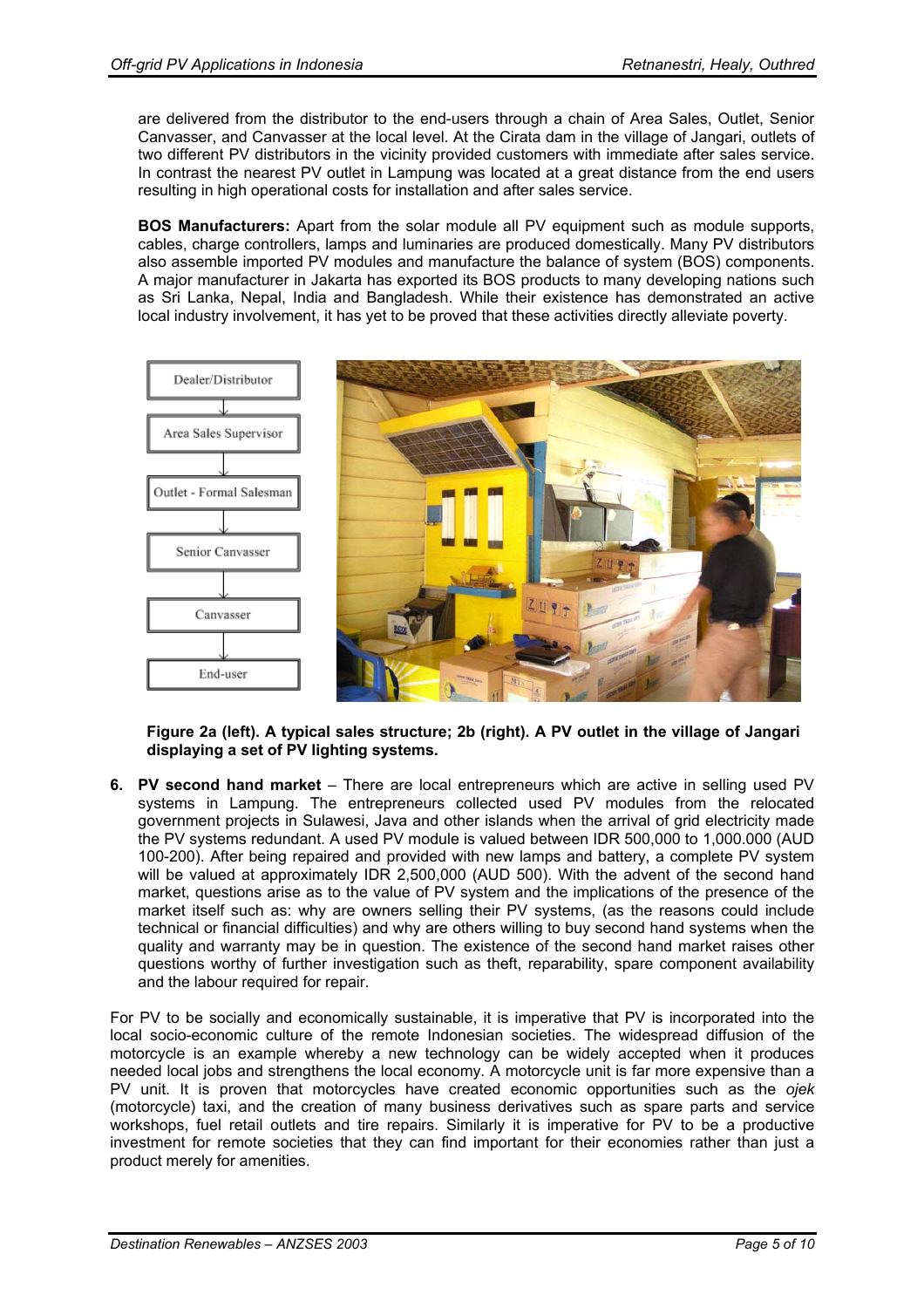### **3.2. Institutional Framework**

Rural PV projects involve many institutional stakeholders, including government agencies (cooperatives, transmigration, technology development, planning, energy, and banking)<sup>3</sup>, sponsoring bodies/donors<sup>4</sup>, and local communities. As an example, figure 3 illustrates the network operation of the "50 MWp One Million Roof" rural electrification program. The diagram shows both the program and fund flows of the project agreements, their operation and monitored activities. Many questions about institutional capacity arise from the operation of this network of stakeholders: Is this the best form of cooperation and does it work effectively? Is this institutional framework sustainable? What should be the role of each agency in each phase of decision making, project implementation, post-project monitoring, PV training, education and dissemination? Should end-users be more actively involved in project design and planning? If so, how can this be achieved?



#### **Figure 3. Organizational structure of "50 MWp One Million Roof" PV rural electrification project. Legend: 1 - Loan agreement; 2,3,4,8,9 - Program coordination from government to localities; 10,11,12,13,14,19 - Contract arrangement; 5,6,7,16,17,18 - Fund flow.** Source: (Dasuki & Prasojo, 1995).

Upon the loan/grant agreement between GOI and donor (1), operational guidance is given to a Steering Committee (SC) (2) and an Organizing Committee (OC) (3) whereby the OC reports back on the project implementation (4). The committee is chaired by BPPT and composed of key governmental institutions such as Directorate General of Electricity and Energy Utilisation (DGEEU), Ministry of Cooperatives (MOC), Ministry of Transmigration, etc. Funds are transferred to the Bank of Indonesia (BI) in USD note (5) and passed to the Appointed Bank in IDR notes (6). Allied with Local Government (LC), the OC determines the program, the location and the KUD (8). They also conduct pre-surveys to select eligible villages (9), sign contracts with Suppliers for system procurement (11) and authorize banks to disburse payment to Suppliers (14,15), the operational fees of which are paid by the appointed bank (7). KUD assesses the potential customer's suitability and the successful customers then sign Lease-Purchase contracts with KUD (10) to have their systems delivered, installed and commissioned by the Suppliers and OC Technical Team (12). Users pay their credits to KUD (16) who then deposits these payments to the local bank (17). These funds are later transferred to the appointed bank (18). KUD also provides service and system maintenance to the customer (19) supported by the Suppliers. (Source: Dasuki & Prasojo, 1995).

KUD is a central institution whose role is to oversee the administration of the projects at the village level, collecting PV payments and providing spare parts and a maintenance service. Several questions arise from this: Does KUD have sufficient management capacity to play this central role? Are there appropriate regulations and penalty mechanisms to ensure timely collection of payments?

The governmental agencies include BPPT (the Agency for the Assessment and Application of Technology),<br>The governmental agencies include BPPT (the Agency for the Assessment and Application of Technology), MOC (Ministry of Cooperatives), Ministry of Transmigration, DGEEU (Directorate General for Electricity and Energy Utilization), Bank of Indonesia.

<sup>4</sup> For instance AusAID, E-7, GEF, UNESCO, World Bank.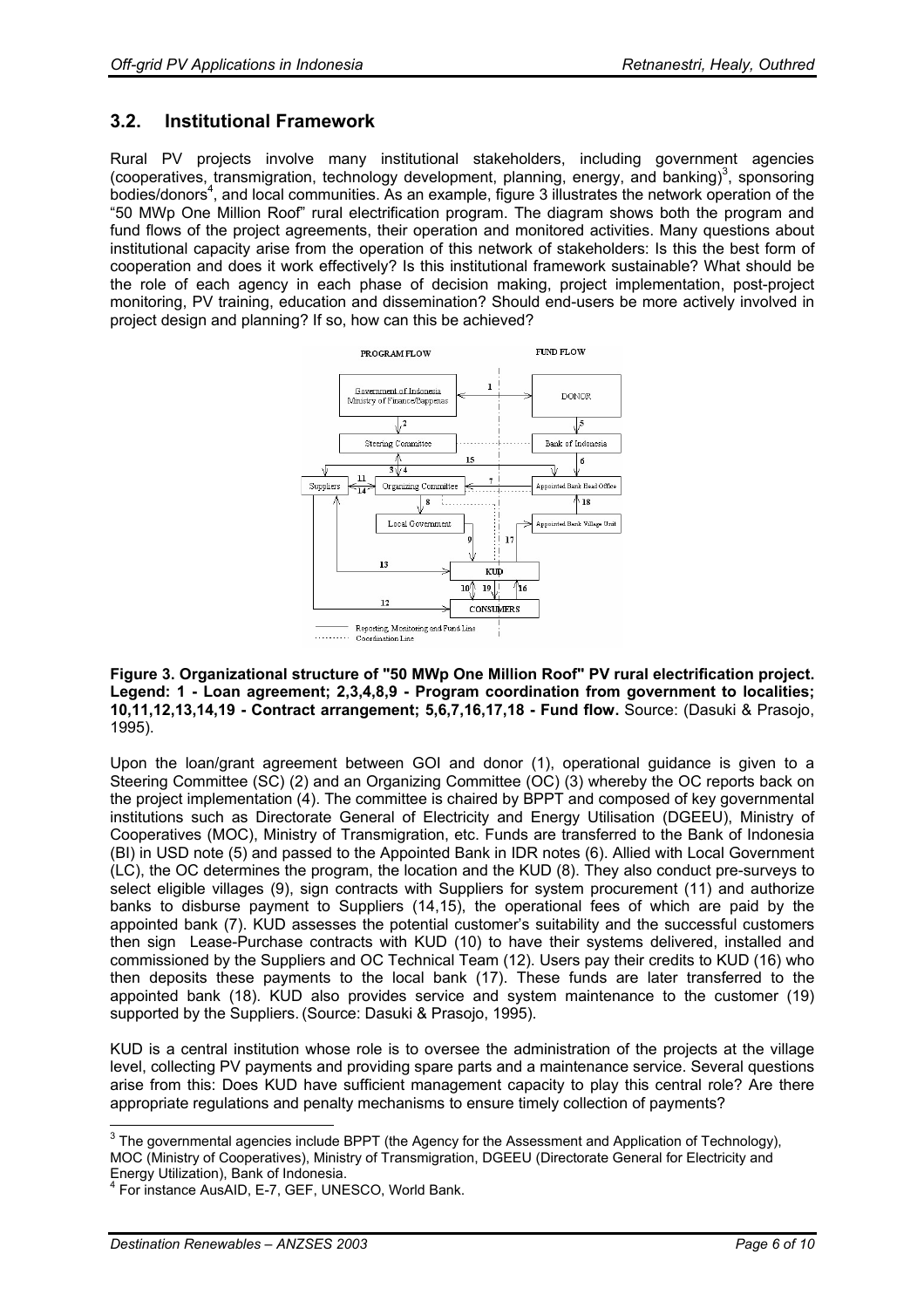The experimental project at Sukatani demonstrated good financial management and book-keeping practices. However, proper financial documentation is not always been the case for other projects. The Banpres project for instance, upon the implementation of the regional autonomy or decentralization in 1999; Depkop (the Department of Cooperatives, which is responsible for coordinating KUDs) is no longer updated on the KUD's progress activities in payment collection and maintenance service at local level<sup>5</sup>. Therefore to obtain records on KUDs' activities one needs to contact the provincial/regional Depkop or alternatively to the KUDs directly. However, 'institutional memory' issues are also emerging. An anecdotal report mentioned that the successor of the KUD board in Kolaka, Sulawesi encountered difficulties continuing the PV system service and management when taking over the role from the previous board as adequate transfer of knowledge did not occur $6$ . This resulted in the unavailability of trained technicians and spare parts which eventually lead to nonpayment from the users. When end users observed that there were no consequences on non-payment this issue became contagious.

Thus it is important to asses the institutional sustainability of the PV implementation in order to ensure that PV is delivered within a framework that accommodates and allows for project monitoring and evaluation for the best interests of PV stakeholders and in particular the end users as the beneficiaries.

### **3.3. Technological Dimension**

As a newly introduced technology, PV could entail a cultural gap between the system and the users which could lead to poor performance or shorter life of PV systems in spite of long life guarantees from the PV manufacturer. The transfer of technology without sufficient transfer of knowledge will leave PV alien to the users and could thwart the potential advantages of PV's contribution to energy services delivery to rural communities. To assess whether PV can be technologically sustainable, it is imperative to investigate how the PV users are handling the maintenance of PV systems. Questions arise as to their introduction of proper maintenance habits particularly when failures occur to the PV components and there are unfortunate consequences from improper handling of PV wastes such as electronic components, cables, batteries and lamp tubes. Issues concerning quality assurance, quality of installation and user intervention, for instance 'innovation' practices aimed at either enhancing the system's capacity or repairing any failures, are also part of the equation.

**Case studies - Lampung, Sumatra island**: Typically, a PV system is rated at 45-50 Wp and generates 240 Wh/day under an average solar irradiation of 5kWh/m<sup>2</sup>/day (CADDET, 1999). A PV lighting system for domestic use commonly comes in a package as illustrated in Figure 1a. It comprises of a PV module, a 10A electronic charge controller, a 12V 70 Ah rechargeable battery, three 6-10 W fluorescent lights and connectors for audiovisual appliances. The PV module is supported from a roof beam, and lamps are commonly located in the terrace, in the living room and in a bedroom. In Lampung the battery and electronic controller are usually located in the living room above the television allowing regular condition monitoring of the charge state and acid level of the battery by family members. A preliminary observation in Lampung indicated that many end users found that the PV lamp was too bright for sleeping and could also attract the unwanted attention of thieves to their homes. Consequently the users still use traditional kerosene lamps after 10 pm effectively eliminating the energy saving feature of the PV system and raising their energy expenditure as they are now paying for both fossil fuel and PV instalments. One user attached motorcycle bulbs to the installation to reduce the illumination but unexpectedly found they actually consumed more energy exhausting the stored PV energy very quickly.

This case indicates that despite the innovative approach of bringing the PV closer to the users' culture, a cultural gap still exists between PV and the users. A PV system with a more flexible package for instance by including smaller wattage lamps for night light might solve the problem. More importantly, adequate information concerning system features and performance must be explained to the users prior to a transaction to ensure customer satisfaction and avoid disappointment.

 $\overline{a}$ 5 Source: Personal communication with Depkop, Jakarta, 23/01/03.

<sup>6</sup> Source: Personal communication with BPPT, Jakarta, 15/01/03.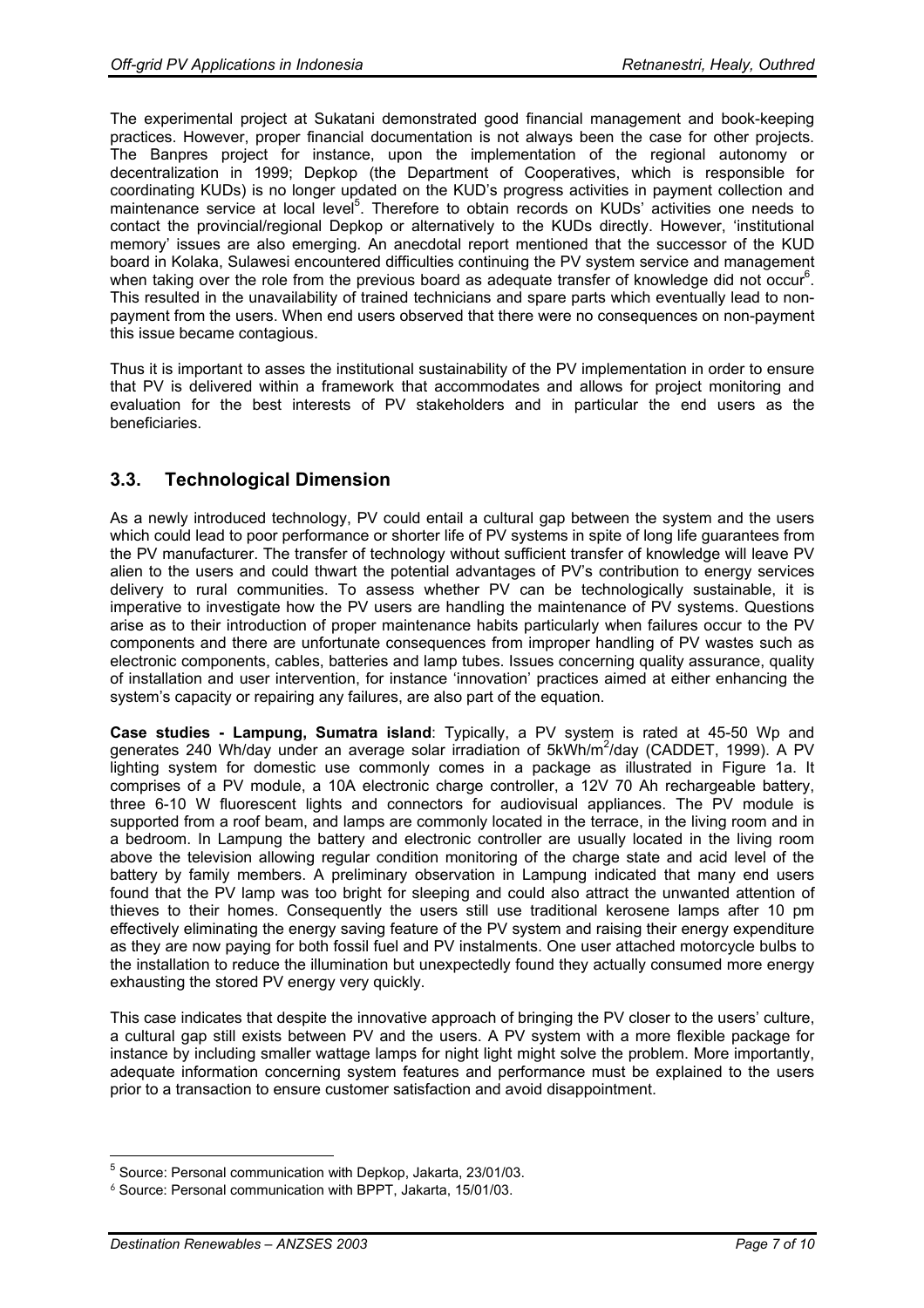

**Figure 4a (left). A common PV lighting system package. Figure 4b (middle and right) PV lighting system installations in Lampung, Sumatra: The battery and the charge controller are located in the living room allowing practical observation of the charge state and the acid level of the battery by family members.**

There are anecdotal reports of panels being relocated by local people for charging telecommunication equipment. This illustrates the villagers' ability to innovate using PV but may, of course, also raise the possibility of theft.

For PV to be technologically sustainable, answers to the above questions are therefore imperative to ensure that PV delivery to the villagers is more than a technocratic solution (Reid, 1999) delivered by a top-down approach which is inherently either centralistic or corporatist, and departs from local culture. Such a path eventually leads to further problems rather than a solution. Delivering PV to the remote communities in a building block fashion may be more effective than as a finished product because it would allow users to use PV in a way that meets their needs. In addition, it is of prime importance to investigate the most effective PV design whose features include a high degree of robustness, flexibility and adaptability to accommodate communal needs, given that communal gatherings (such as village meetings, *selamatan* –traditional gathering to celebrate birth, promotion, harvests, as well as to commemorate deaths, wedding parties, etc.) usually occur in the evening.

### **3.4. Environmental Dimension**

PV systems provide a source of electricity for villagers to power their lighting, black and white TVs, radios and telecommunications. Before the introduction of PV, the villagers used fossil fuel energy such as kerosene for lighting, dry-cell batteries for radios and automotive batteries for TVs. In some villages and small towns diesel engines are used to meet the energy needs of community gatherings. Provided that the World Bank/GEF project is successful in Indonesia, it is anticipated that their PV project alone would abate approximately 2.2 million tons of  $CO<sub>2</sub>$  (PSG, 2002) from the reduction of kerosene and diesel fuel use. However, PV systems can also pose threat to the environment if their waste products are not handled properly.

The villagers main source of energy for cooking and heating is kerosene and fuel wood. The wood is obtained from home gardens, upland fields and forests. In Indonesia, boiling water before drinking is a common practice. Larsen (2000) reported that 1.8 billion cubic meters "is burned directly as wood fuel each year in developing countries" leading to deforestation. Coupled with the PV applications, solar technologies such as solar disinfectant (SODIS), low-cost solar water heaters, solar ovens and solar cookers would reduce the use of wood fuel, deforestation and  $CO<sub>2</sub>$  emissions.

In order to examine the environmental sustainability of PV applications in Indonesia, we need to answer the following questions: From the perspective of the replacement of fossil fuels: how much will CO<sub>2</sub> emissions and other negative environmental and health impacts be reduced? What would be the cost savings from avoiding the purchase of fossil fuel compared to the purchase price and the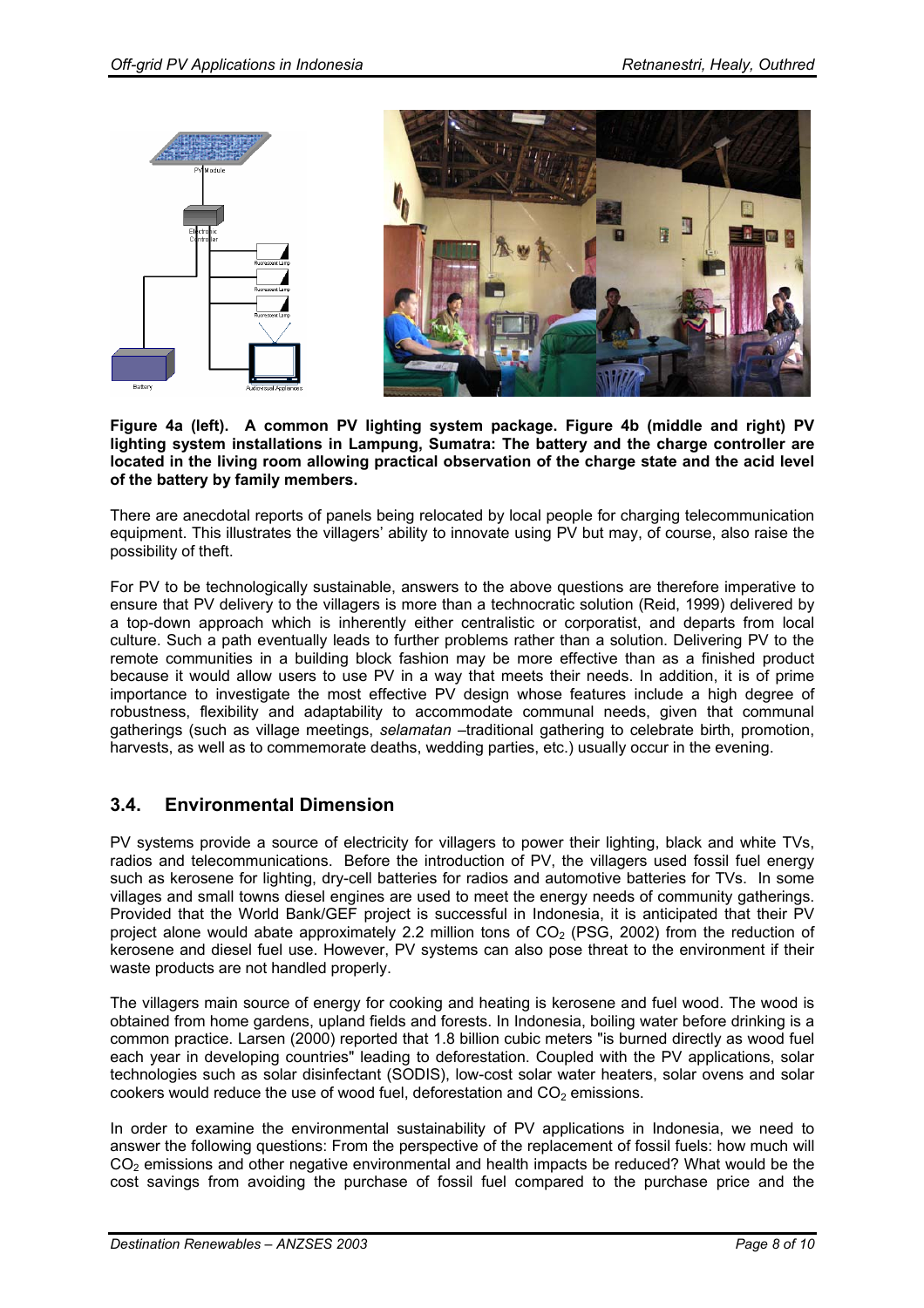transportation cost of PV systems? In handling PV system wastes such as electronic components, cables, batteries or lamp tubes, how have the villagers been informed about the consequences of improper waste handling and disposal, especially the inorganic and toxic wastes, and what the effects are on human health? Is there any proper recycling program for handling PV waste products?

## **4. FUTURE PLAN**

In the substantive research phase the current findings on PV implementation will be utilised to design a survey instrument and develop survey methodologies as well as nominating the villages to be surveyed. A broad spectrum of stakeholders will be interviewed, including users (villagers and islanders), manufacturers and representatives of the main institutional bodies. These will include KUDs, government agencies and local government. The survey is intended to investigate villager requirements, expectations and degrees of satisfaction, PV system performance, care and maintenance issues relating to the PV systems, monitoring protocols, as well as identify the costs, benefits, and values attributable to the installation of the systems, and a potential alternative more flexible PB design better able to cater to rural community needs. Because Indonesia consists of many islands with different ecosystems and cultures, villagers from different geographical areas will be studied to identify as broad a range of socio-economic issues as possible.

### **5. CONCLUSION**

The research project discussed in this paper is a combination of social and engineering research that is intended primarily to examine the sustainability of PV systems as a means of rural electrification by considering the social, economic, institutional and environmental dimensions of system sustainability. The authors believe that for PV to be sustainable in off-grid applications in Indonesia, it is imperative that PV is delivered to rural Indonesians in an institutional framework that accommodates the interests of all stakeholders. PV is best viewed as an enabling technology able to strengthen the rural socioeconomic culture, promote care for the environment, and from which they can earn their livelihood. For PV to be technologically sustainable, it is imperative that PV delivery to the villagers is more than a technocratic solution which is inherently centralistic or corporatist and departs from local culture. Of prime importance is the investigation of a PV design with a high degree of robustness, flexibility and adaptability to accommodate rural communal needs.

### **6. ACKNOWLEDGEMENT**

We wish to thank BP Solar Australia and BPPT Indonesia for their exceptional cooperation. BP Solar provided financial support for our preliminary fieldwork and both BP Solar and BPPT allowed us to have open discussions with their highly experienced staff and provided valuable materials concerning PV projects experiences. Our gratitude also goes to the official members of governmental institutions, PV consultants, universities and PV industries who we visited during our preliminary fieldwork in Indonesia. It is our hope that the good cooperation continues and the results of our study will be of value to all parties.

### **7. REFERENCES**

ACE. (2000), *Indonesia - Solar : Current and Planned Utilisation*, Promotion of Renewable Energy Sources in South East Asia(PRESSEA), ASEAN Centre for Energy (ACE), Jakarta. Available from: http://www.aseanenergy.org/pressea/indonesia/solar/current\_and\_planned\_utilisation.htm. [Accessed: 04/04/02].

BPPT. (1999), *Indonesian Renewable Energy Database*, The Agency for Assessment and Application of Technology, BPPT, Jakarta.